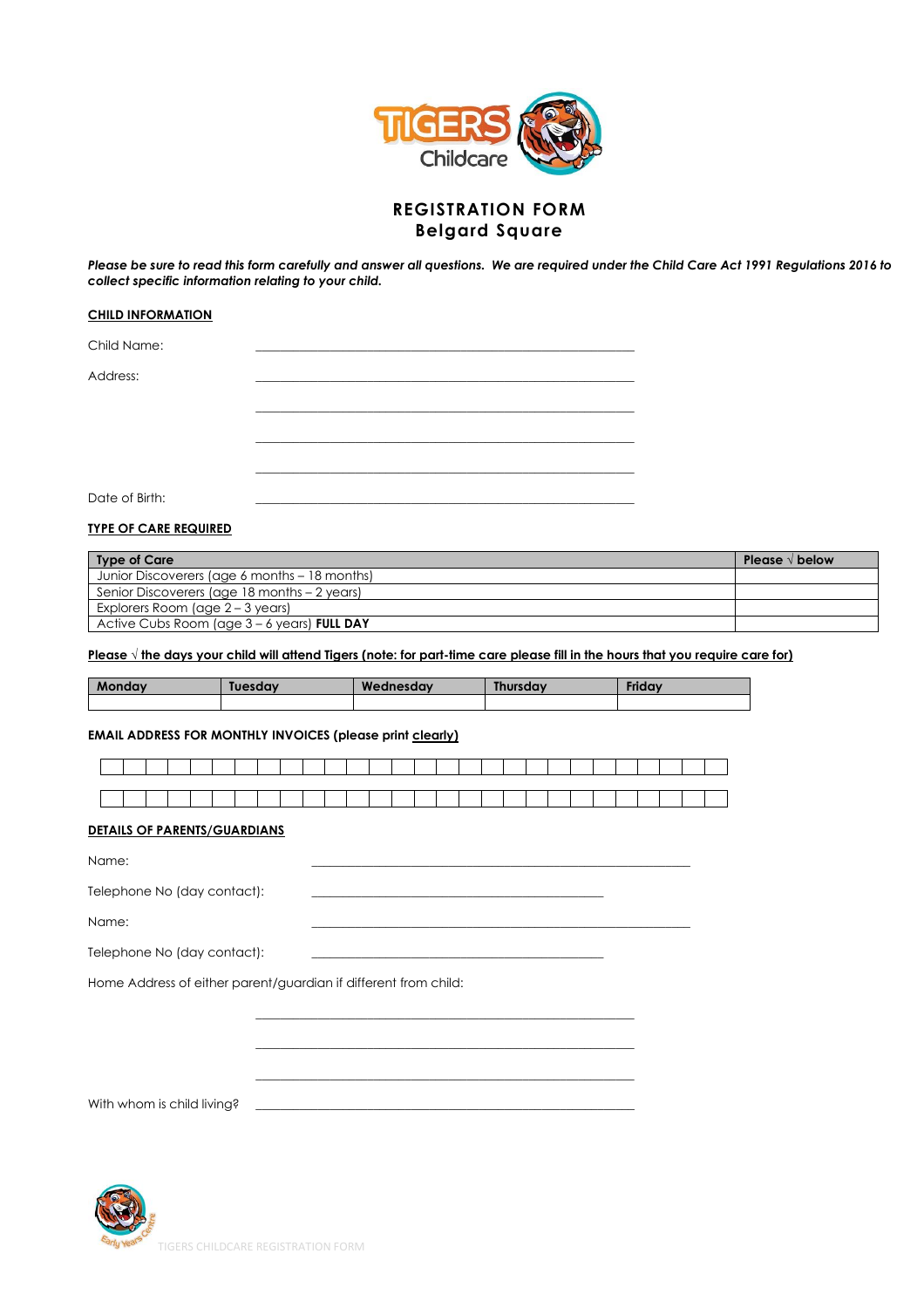| <b>Nominated Emergency Contact</b>                                                                   |       |              |      |              |                                                                                                                                                                                                                                |
|------------------------------------------------------------------------------------------------------|-------|--------------|------|--------------|--------------------------------------------------------------------------------------------------------------------------------------------------------------------------------------------------------------------------------|
| Name:                                                                                                |       |              |      |              |                                                                                                                                                                                                                                |
| Telephone No (day contact):                                                                          |       |              |      |              |                                                                                                                                                                                                                                |
| Address:                                                                                             |       |              |      |              |                                                                                                                                                                                                                                |
| <b>MEDICAL INFORMATION</b>                                                                           |       |              |      |              |                                                                                                                                                                                                                                |
| <b>Nominated Emergency Contact</b>                                                                   |       |              |      |              |                                                                                                                                                                                                                                |
| GP's Name:                                                                                           |       |              |      |              |                                                                                                                                                                                                                                |
| Telephone No (day contact):                                                                          |       |              |      |              |                                                                                                                                                                                                                                |
| Address:                                                                                             |       |              |      |              |                                                                                                                                                                                                                                |
|                                                                                                      |       |              |      |              |                                                                                                                                                                                                                                |
| <b>Record of Vaccinations</b>                                                                        |       |              |      |              |                                                                                                                                                                                                                                |
| Please tick and enter dates below:                                                                   |       |              |      |              |                                                                                                                                                                                                                                |
| B.C.G.                                                                                               | Yes [ | $\perp$      | No [ | -1           |                                                                                                                                                                                                                                |
| $6$ in 1 (All)                                                                                       | Yes [ | $\mathbf{1}$ | No [ | $\mathbf{1}$ |                                                                                                                                                                                                                                |
| Pneumococcal Conjugate Vaccine (PCV)                                                                 | Yes [ | 1            | No [ | -1           |                                                                                                                                                                                                                                |
| Meningococcal B (Men B)                                                                              | Yes [ | 1            | No [ | -1           | Date: the contract of the contract of the contract of the contract of the contract of the contract of the contract of the contract of the contract of the contract of the contract of the contract of the contract of the cont |
| Mumps/Measles Rubella (MMR)                                                                          | Yes [ | $\mathbf{1}$ | No [ | -1           |                                                                                                                                                                                                                                |
| Haemophilus Influenzae B (HIB)                                                                       | Yes [ | 1            | No [ | -1           | Date: the contract of the contract of the contract of the contract of the contract of the contract of the contract of the contract of the contract of the contract of the contract of the contract of the contract of the cont |
| Rotavirus                                                                                            | Yes [ | -1           | No [ | -1           |                                                                                                                                                                                                                                |
| Meningococcal C (Men C)                                                                              | Yes [ | 1            | No [ | $\mathbf{1}$ | Date: ______________                                                                                                                                                                                                           |
| 4 in 1 (Junior Infants booster)                                                                      | Yes [ | 1            | No [ | 1            | Date: the contract of the contract of the contract of the contract of the contract of the contract of the contract of the contract of the contract of the contract of the contract of the contract of the contract of the cont |
| We ask parents to supply a copy of all vaccinations the child has received.                          |       |              |      |              |                                                                                                                                                                                                                                |
| Does your child have any of the following (if not applicable please write n/a next to each heading)? |       |              |      |              |                                                                                                                                                                                                                                |
| Allergies:                                                                                           |       |              |      |              |                                                                                                                                                                                                                                |

| <b>Special needs:</b> |  |
|-----------------------|--|
|                       |  |
| <b>Disability:</b>    |  |
|                       |  |
| Illness:              |  |
|                       |  |

 $\_$  ,  $\_$  ,  $\_$  ,  $\_$  ,  $\_$  ,  $\_$  ,  $\_$  ,  $\_$  ,  $\_$  ,  $\_$  ,  $\_$  ,  $\_$  ,  $\_$  ,  $\_$  ,  $\_$  ,  $\_$  ,  $\_$  ,  $\_$  ,  $\_$  ,  $\_$  ,  $\_$  ,  $\_$  ,  $\_$  ,  $\_$  ,  $\_$  ,  $\_$  ,  $\_$  ,  $\_$  ,  $\_$  ,  $\_$  ,  $\_$  ,  $\_$  ,  $\_$  ,  $\_$  ,  $\_$  ,  $\_$  ,  $\_$  ,  $\_$  ,  $\_$  ,  $\_$  ,  $\_$  ,  $\_$  ,  $\_$  ,  $\_$  ,  $\_$  ,  $\_$  ,  $\_$  ,  $\_$  ,  $\_$  ,  $\_$  ,  $\_$  ,  $\_$  ,  $\_$  ,  $\_$  ,  $\_$  ,  $\_$  ,  $\_$  ,  $\_$  ,  $\_$  ,  $\_$  ,  $\_$  ,  $\_$  ,  $\_$  ,  $\_$  ,  $\_$  ,  $\_$  ,  $\_$  ,  $\_$  ,  $\_$  ,  $\_$  ,  $\_$  ,  $\_$  ,  $\_$  ,  $\_$  ,  $\_$  ,  $\_$  ,  $\_$  ,  $\_$  ,  $\_$  ,  $\_$  ,  $\_$  ,  $\_$  ,  $\_$  ,  $\_$  ,  $\_$  ,  $\_$  ,  $\_$  ,  $\_$  ,  $\_$  ,  $\_$  ,  $\_$  ,  $\_$  ,  $\_$  ,  $\_$  ,  $\_$  ,  $\_$  ,  $\_$  ,  $\_$  ,  $\_$  ,  $\_$  ,  $\_$  ,  $\_$  ,  $\_$  ,  $\_$  ,  $\_$  ,  $\_$  ,  $\_$  ,  $\_$  ,  $\_$  ,  $\_$  ,  $\_$  ,

**Please notify us of any special care/attention that is required due to any of the above. If your child has any long-term medical needs or has a chronic condition you are required to complete a 'Healthcare Plan' in addition to this form. If your child has ever suffered from Febrile Convulsions, please indicate below (if not applicable please write n/a):**

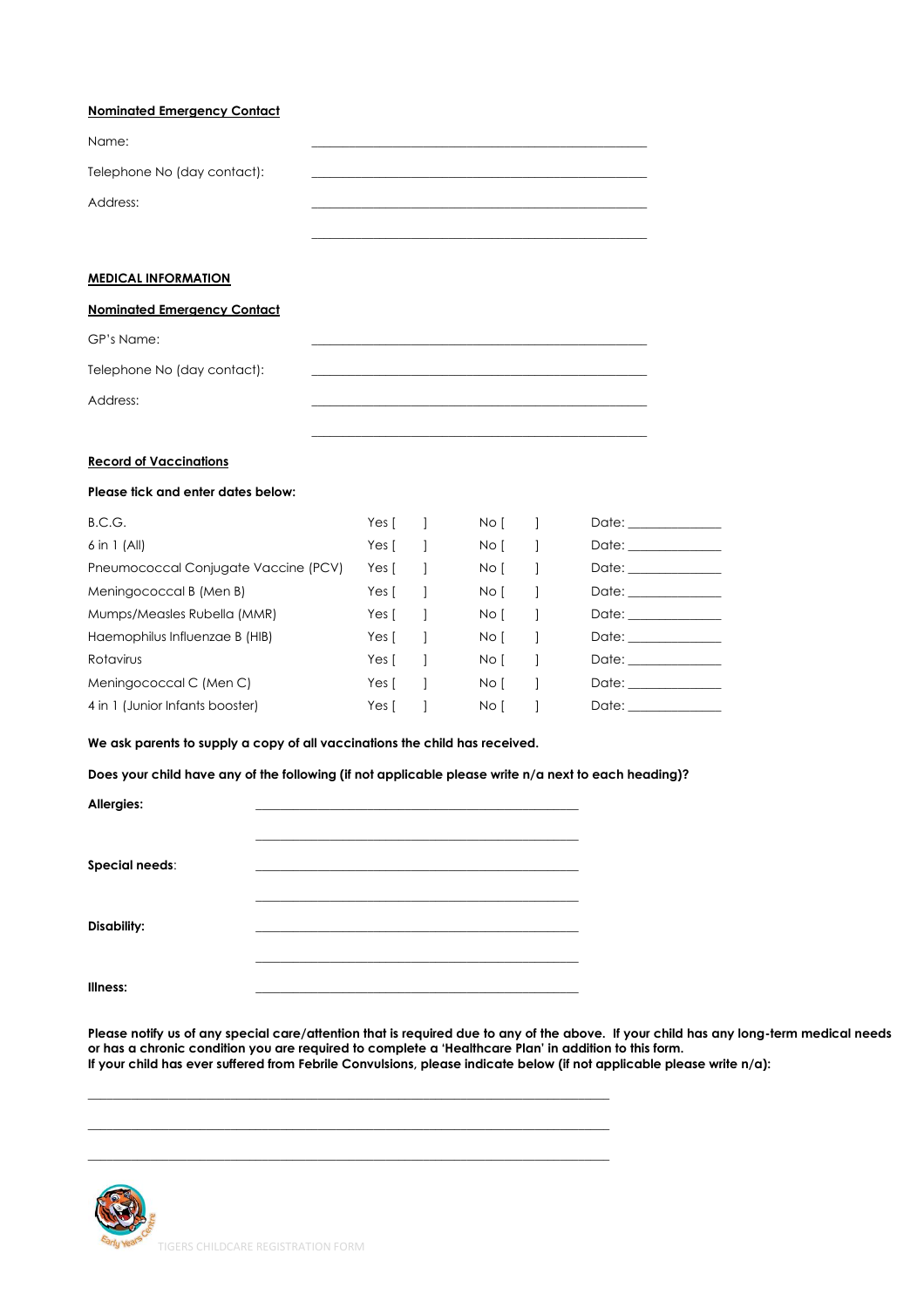**I consent to prescribed medicines by oral administration and others (inhalers/injectable adrenaline) in accordance with the policy and procedure of the service. Parents will always be asked to complete an Administration of Medication form prior to the medicines being given.** 

| Parent/Guardian Signature: |  |  |
|----------------------------|--|--|
| Child Name:                |  |  |

Date: \_\_\_\_\_\_\_\_\_\_\_\_\_\_\_\_\_\_\_\_\_\_\_\_\_\_\_\_\_\_\_\_\_\_\_\_\_\_\_\_\_\_\_\_\_\_\_\_\_\_\_\_\_\_\_\_\_\_\_\_\_\_\_\_\_\_\_\_\_\_\_\_

**I consent to the administration of teething gels and temperature control medication (Calpol or equivalent) in accordance with the policy and procedures of this service. Parents will always be informed when medication has been administered to their child.** 

| Parent/Guardian Signature: |  |
|----------------------------|--|
| Child Name:                |  |

Date: $\__$ 

**In the event of a medical emergency I hereby give permission to the management of Tigers Childcare to act on my behalf in case of emergency or accident and take such action as necessary for the benefit of my child. This decision is to be taken by the staff person in charge at the time of the emergency.** 

| Parent/Guardian Signature: |
|----------------------------|
| Child Name:                |

Date: \_\_\_\_\_\_\_\_\_\_\_\_\_\_\_\_\_\_\_\_\_\_\_\_\_\_\_\_\_\_\_\_\_\_\_\_\_\_\_\_\_\_\_\_\_\_\_\_\_\_\_\_\_\_\_\_\_\_\_\_\_\_\_\_\_\_\_\_\_\_\_\_

**In the event that my child has a minor accident/injury/illness at Tigers and the staff are unable to reach me, I give my authorisation to Tigers Childcare to provide my child with Calpol (or equivalent).**

Parent/Guardian Name: \_\_\_\_\_\_\_\_\_\_\_\_\_\_\_\_\_\_\_\_\_\_\_\_\_\_\_\_\_\_\_\_\_\_\_\_\_\_\_\_\_\_\_\_\_\_\_\_\_\_\_\_\_\_\_\_\_

| Child Name: |  |
|-------------|--|
|             |  |

Date: \_\_\_\_\_\_\_\_\_\_\_\_\_\_\_\_\_\_\_\_\_\_\_\_\_\_\_\_\_\_\_\_\_\_\_\_\_\_\_\_\_\_\_\_\_\_\_\_\_\_\_\_\_\_\_\_\_\_\_\_\_\_\_\_\_\_\_\_\_\_\_\_\_\_\_

## **ADDITIONAL INFORMATION**

**Persons authorised to collect child (other than parent/guardian)**

| Name(s):                    |  |
|-----------------------------|--|
| Date of Birth:              |  |
| Address:                    |  |
|                             |  |
|                             |  |
| Telephone No (day contact): |  |
| Name(s):                    |  |
| Date of Birth:              |  |
| Address:                    |  |
|                             |  |
| Telephone No (day contact): |  |
|                             |  |

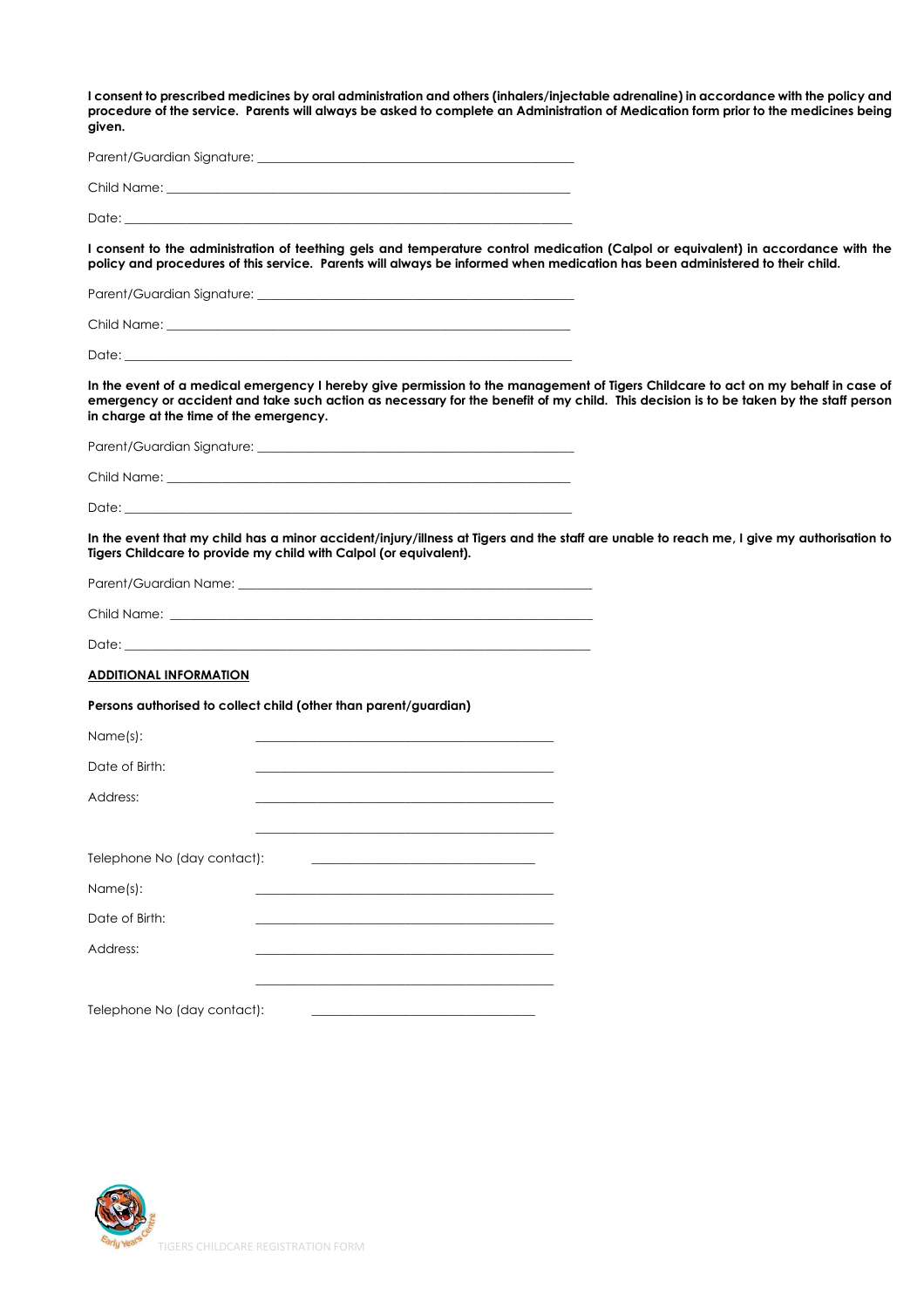## **Permission for Photographs/Videos**

I hereby give permission for my child to be photographed/video recorded at Tigers Childcare. Photographs/videos may be used for the following:

- o Documenting learning e.g. Observations, Learning Stories
- o TUSLA Early Years Inspectorate / DES Inspectorate
- o Service Evaluation
- o In-house displays & Information
- o Tigers Childcare Facebook Page & Website

Parent/Guardian Signature:

Child Name:

Date: \_\_\_\_\_\_\_\_\_\_\_\_\_\_\_\_\_\_\_\_\_\_\_\_\_\_\_\_\_\_\_\_\_\_\_\_\_\_\_\_\_\_\_\_\_\_\_\_\_\_\_\_\_\_\_\_\_\_\_\_\_\_\_\_\_\_\_\_\_\_\_\_

### **Permission to Change Clothes**

It may become necessary to change your child's clothing because of, for example, messy play or wet/soiled clothing.

I hereby give permission to Tigers Childcare to change my child's clothing if required.

Parent/Guardian Signature: \_\_\_\_\_\_\_\_\_\_\_\_\_\_\_\_\_\_\_\_\_\_\_\_\_\_\_\_\_\_\_\_\_\_\_\_\_\_\_\_\_\_\_\_\_\_\_\_\_\_\_

Child Name:

Date: \_\_\_\_\_\_\_\_\_\_\_\_\_\_\_\_\_\_\_\_\_\_\_\_\_\_\_\_\_\_\_\_\_\_\_\_\_\_\_\_\_\_\_\_\_\_\_\_\_\_\_\_\_\_\_\_\_\_\_\_\_\_\_\_\_\_\_\_\_\_\_\_

### **Sunscreen Policy**

Sunscreen is an essential part of keeping children safe in the sun. Per our Sunscreen Policy, during the summer months parents are asked to put sunscreen on their child in the morning (preferably all-day sunscreen) before they arrive at Tigers. **We ask that you use a sunscreen with an SPF of 15 as a minimum.** We would ask that you leave sunscreen in your child's bag so that the sunscreen can be reapplied during the day if necessary. Please sign below to give permission for Tigers Childcare to apply sunscreen to your child. Signing below also gives your permission for Tigers Childcare to use the sunscreen held on site in the event that your child does not have their own. If your child is allergic to any particular brands, please make a note of it below.

Parent/Guardian Signature: \_\_\_\_\_\_\_\_\_\_\_\_\_\_\_\_\_\_\_\_\_\_\_\_\_\_\_\_\_\_\_\_\_\_\_\_\_\_\_\_\_\_\_\_\_\_\_\_\_\_\_

Child Name:

Allergies to known Brands: \_\_\_\_\_\_\_\_\_\_\_\_\_\_\_\_\_\_\_\_\_\_\_\_\_\_\_\_\_\_\_\_\_\_\_\_\_\_\_\_\_\_\_\_\_\_\_\_\_\_\_\_

Date: \_\_\_\_\_\_\_\_\_\_\_\_\_\_\_\_\_\_\_\_\_\_\_\_\_\_\_\_\_\_\_\_\_\_\_\_\_\_\_\_\_\_\_\_\_\_\_\_\_\_\_\_\_\_\_\_\_\_\_\_\_\_\_\_\_\_\_\_\_\_\_\_

#### **Infectious Diseases**

I will notify the service as soon as possible if my child is diagnosed with an infectious disease e.g. measles, viral meningitis, Diphtheria, Whooping Cough, Rubella, Covid-19.

Parent/Guardian Signature: Child Name:

Date: \_\_\_\_\_\_\_\_\_\_\_\_\_\_\_\_\_\_\_\_\_\_\_\_\_\_\_\_\_\_\_\_\_\_\_\_\_\_\_\_\_\_\_\_\_\_\_\_\_\_\_\_\_\_\_\_\_\_\_\_\_\_\_\_\_\_\_\_\_\_\_\_

### **Data Privacy – Consent for Collection and Usage of your personal data**

*Must be signed by all parents/guardians whose information has been supplied in this form.*

Tigers Childcare collects personal data about you and your child to provide care and education to your child. By registering your child for our services at Tigers Childcare you agree to the use of your personal information as described in our 'Privacy Notice'.

I have read the Privacy Notice and I consent to the collection and processing of the data given for the purposes described therein.

I understand that I can request a copy of this information and revise or withdraw my consent at any time by contacting the service.

Signature Parent/Guardian 1: **We are also assumed to the Signature Parent/Guardian 2:** 



Yes | No

TIGERS CHILDCARE REGISTRATION FORM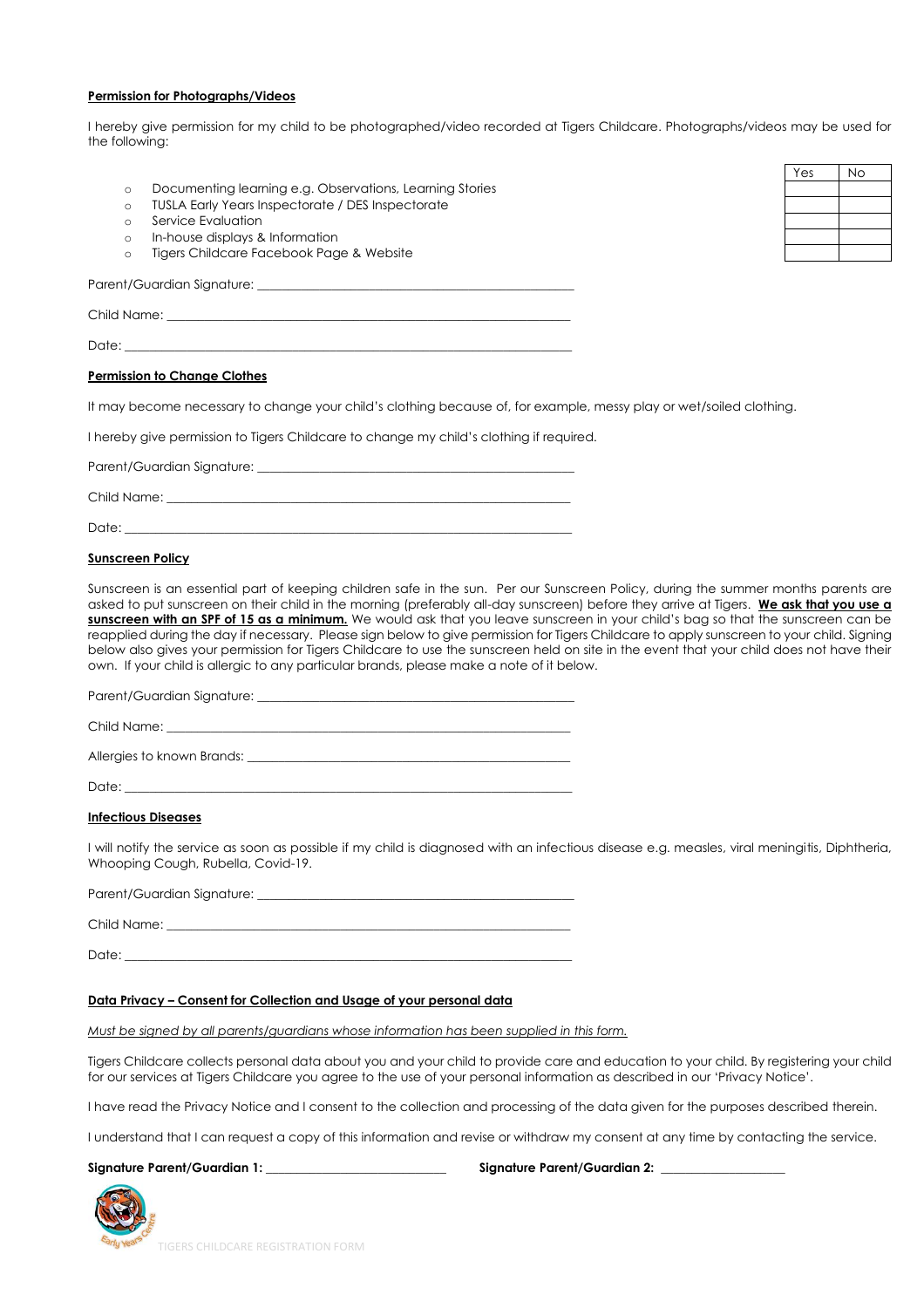

# **PARENT AGREEMENT**

I have read the Parent Information Pack and the Policies & Procedures Document and in signing this agreement I confirm that;

- I have read and understood the Parent Information Pack and the Policies and Procedures document
- I agree to adhere to all stated policies and procedures.
- I have read and understood the service's Privacy Notice.
- I understand that Tigers Childcare is a business name owned by Tiger Time Limited.
- I understand that a booking deposit equivalent to one month's fee is payable to secure my child's place.
- I understand that by booking deposit will not be refunded if my child does not commence at the service.
- I understand that my booking deposit will not be refunded if I change the date on which my child commences at Tigers Childcare.
- I understand that my booking deposit cannot be transferred to another child.
- I understand, once my child commences at Tigers Childcare that my booking deposit will not be refunded if I remove my child from Tigers Childcare without giving appropriate written notice.
- Unless otherwise agreed, I agree to pay my fees in advance on the first of each month via direct debit.
- I understand that an administration fee may be charged if I do not pay my fees via direct debit.
- I understand that Tigers may charge an additional fee of €10.00 per day for each day that I am late in paying my fee.
- I understand that Tigers will be entitled to terminate service with immediate effect if any payment stands overdue by seven days or more and such termination will be without prejudice to Tigers' right to enforce all of its entitlements herein to include payment
- I understand that a registration administration fee of €30 is payable at the time of enrolment and is nonrefundable.
- I understand that if I am late in collecting my child, a fee of €10.00 per minute, or part thereof, will be charged until such time as my child is collected.
- Although my child's homework may be completed in Tigers, I understand that it is my responsibility to check that it is done and signed.
- I have read the rules of behaviour management and understand that constant disruptive behaviour can lead to my child being excluded.
- I understand that I must re-register my child at Tigers for each new school year. Failure to do so may result in my child's place being lost.
- I understand that staff at the service have a responsibility as Mandated Persons to report any child welfare concerns.
- I understand that if I am availing of any childcare subvention schemes, my child cannot start at Tigers Childcare until such time as their registration has been confirmed by Pobal/DCYA.

| Signed: |  |  |  |
|---------|--|--|--|
|         |  |  |  |
|         |  |  |  |

**Print Name:**  $\blacksquare$ 

**Date: \_\_\_\_\_\_\_\_\_\_\_\_\_\_\_\_\_\_\_\_\_\_\_\_\_\_\_\_\_\_\_\_\_\_\_\_**